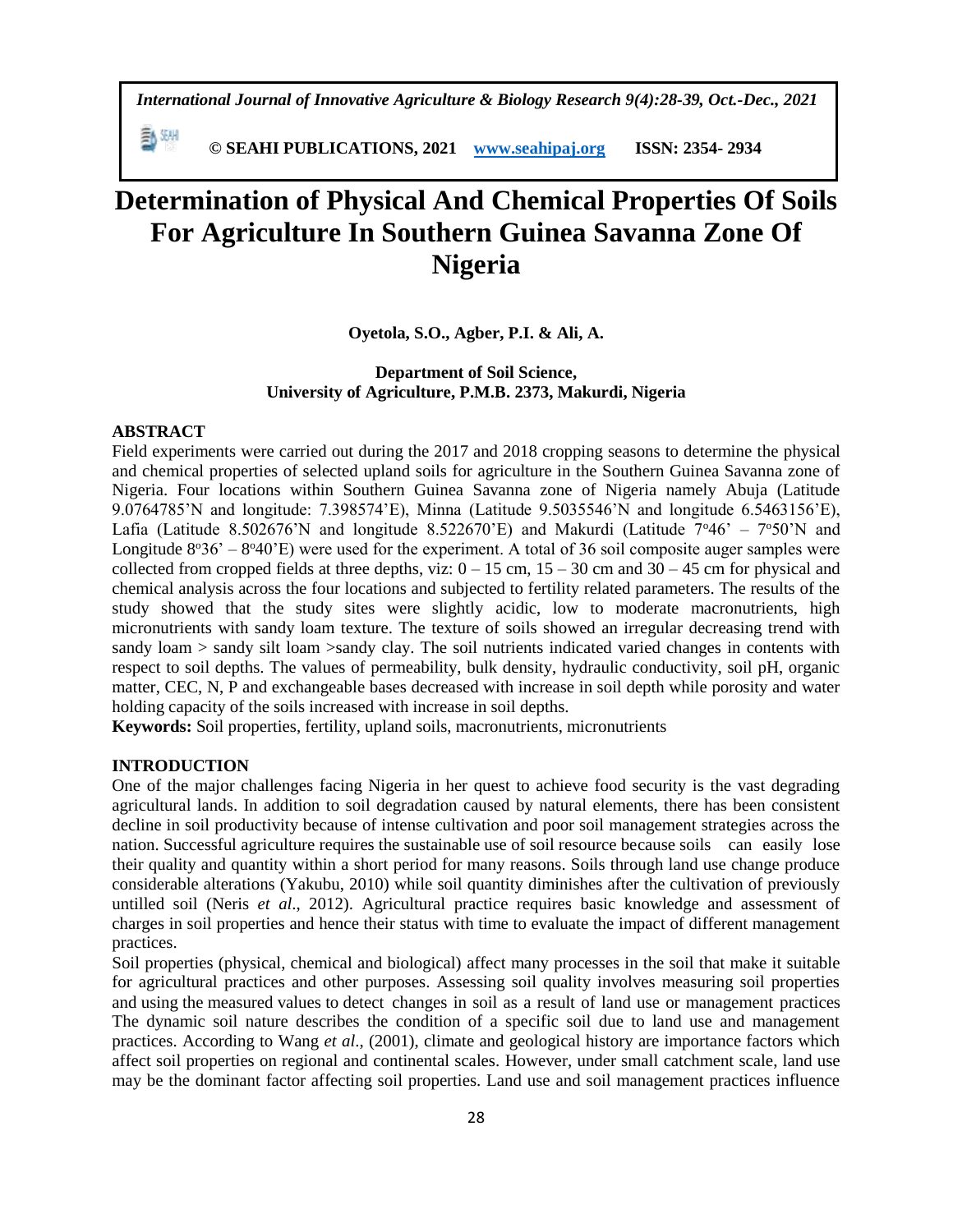the soil nutrients and related soil processes, such as erosion oxidation mineralization and leaching (Liu *et al*., 2010). As a result, it can modify the processes of transport and redist4ibution of nutrients.

Changes in soil properties due to management practice and their consequence to the environment as well as their production capacity have be studied (Jaiyeoba, 2002; Yakubu and Mashi, 2016; Oyedele *et al.,* 2014) and such changes have direct effects on soil productivity. The changes in soil productivity could be positive due to drainage, tillage and addition of lime and fertilizer or negative due to soil erosion, loss of organic matter, physical structure and other degrading processes (Mallo, 2010).

In most natural environments such as soil, soil properties within a site on the landscape are relatively similar. It is noted that spatial characterization of soil properties is necessary in order to locate homogenous areas to be carefully managed for agricultural sustainable development (Jafar *et al.,* 2008).

Land use change, if not based on proper scientific investigation affects many soil properties and leading to increased destruction and erosion. The result of the negative changes in soil is deterioration of soil fertility depletion, forming a vicious cycle that is difficult to break. Good knowledge of soil properties in any given environment is a necessary for redressing negative trend and to ensure both food security and environmental sustainability. Thus, the aim of the study is to determination of physical and chemical properties of upland soils for agriculture in the Southern Guinea Savanna Zone of Nigeria becomes imperative to suggest appropriate measures that have the potential to remediate the soil.

## **MATERIALS AND METHODS**

#### **Study Areas**

The experiment was carried out in four different locations in the Southern Guinea Savanna zone of Nigeria. The locations include Abuja (Latitude 9.0764785'N and longitude: 7.398574'E), Minna (Latitude 9.5035546'N and longitude 6.5463156'E), Lafia (Latitude 8.502676'N and longitude 8.522670'E) and Makurdi (Latitude  $7^{\circ}46' - 7^{\circ}50'$ N and Longitude  $8^{\circ}36' - 8^{\circ}40'$ E).

The maximum elevation of Abuja study area is 395 m above mean sea level (a.m.s.l). Minna relief is 249 m above mean sea level, Lafia relief is 205 m above mean sea level and Makurdi 97m above mean sea level. The study areas are undulating plains. The climate of the study areas is tropical savanna. The minimum temperature is  $21\text{°C}$  and maximum is  $33.5\text{°C}$ . The mean monthly temperature is  $27.3\text{°C}$ . The experimental areas are characterized by warm tropical climate with distinct wet and dry seasons. The wet season starts from April to October with different annual rainfall although the amount and duration vary annually.

The total annual rainfall and humidity varies about 1290 mm and 21-87% respectively in Abuja, 1204 mm and 70-83% in Minna, 1645 mm and 80% in Lafia, and Makurdi varies between 900 and 1250mm with humidity of 70-85%. The rainfall depends on the movement of the Intertropical Convergence Zone (ITCZ). The Intertropical Convergence Zone (ITCZ) is the boundary between the moisture, laden maritime wind and dry North-East wind (harmattan). The vegetation in the study areas is Guinea Savannah type, characterized by grasses with few scattered shrubs and trees.

The land in the study areas is used for cultivation of crops such as yam, cassava, guinea corn, maize, millet, groundnut, soybean, benniseed, rice, melon, and other vegetable crops. Trees crops such as mango, palm trees, citrus, cashew and other economic trees are also found in the areas.

All observations across the locations were done with a hand-held GPS. Available roads and footpaths were used as traverses. The rock outcrops were observed and described megascopically. The study areas are underlain by the rock units of the undifferentiated basement complex. The following rocks units were also observed; magnetite, igneous rock and complex basement in Abuja. Complex basement and metamorphic rock are found in Minna, granite, igneous and basement complex rocks in Lafia, whereas sandstone and alluvium are dominant in Makurdi. Map of the study locations are presented in Figure 1.

# **Soil Sampling**

Random sampling technique was used to collect soil samples in each location. A total of nine composite auger samples were collected at three depths, viz:  $0 - 15$  cm,  $15 - 30$  cm and  $30 - 45$  cm (thirty six soil samples in four locations). Three (3) samples collected from each plot were bulked, air-dried and ground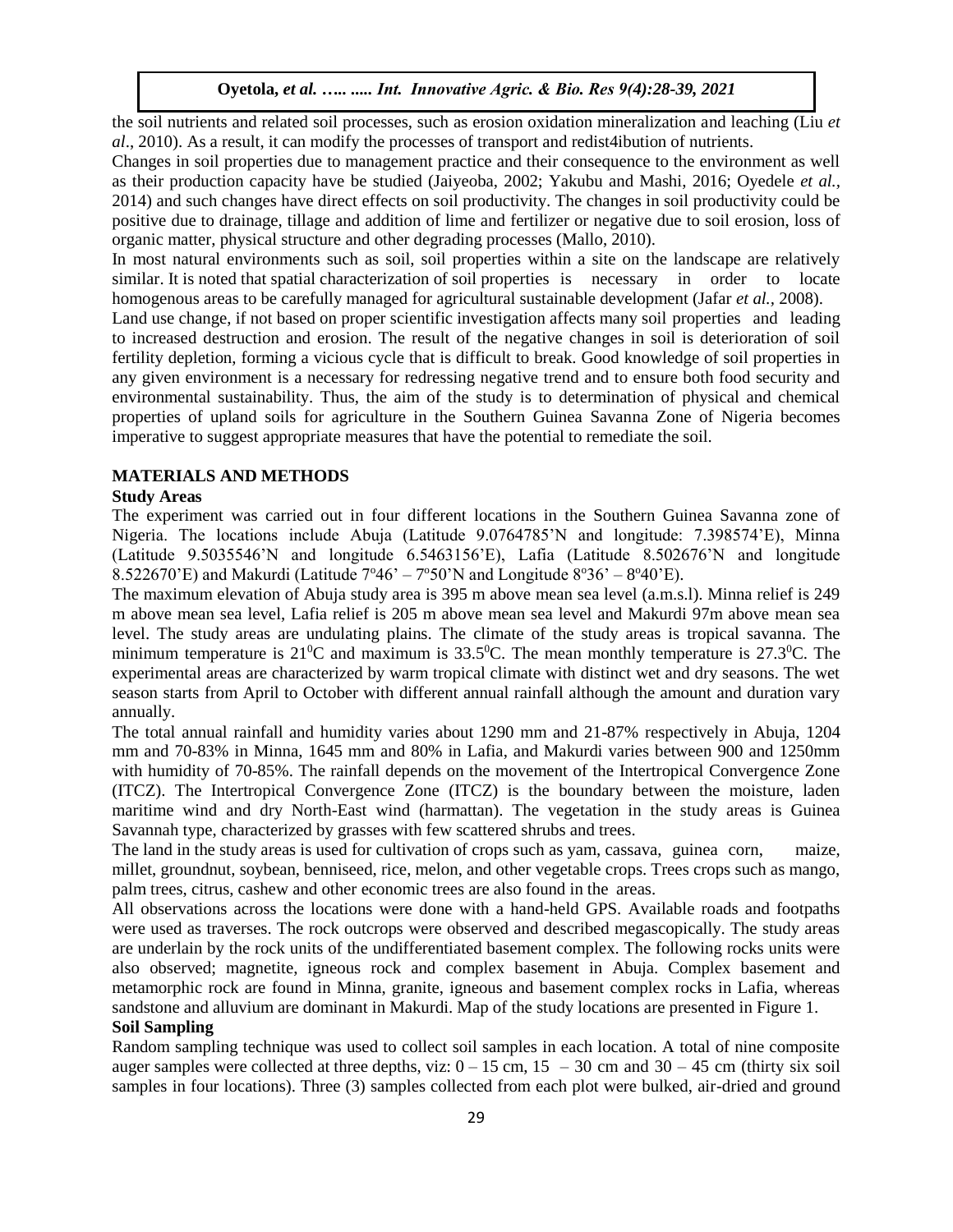to pass through a 2 mm sieve before taken for analysis at the NICANSOL laboratory of the University of Agriculture, Makurdi. Undisturbed core samples were also taken and used to determine dry bulk density, total porosity and hydraulic conductivity.

# **Laboratory Analyses**

The relative proportion of the soil separates was determined by hydrometer method of Bouyoucos (1951) (Udo *et al*., 2009). Bulk density (BD) was obtained by core method (Obi, 2000). Total porosity (TP) was obtained from bulk density value and assumed particle density of 2.65 Mg m<sup>-3</sup> as (TP) =  $[1-Pb/Pp] \times 100$ . Saturated hydraulic conductivity (k) was determined using darcy's equation (Obi, 2000) The glass electrode method was used to determine the soil pH (Udo *et al*., 2009). Organic carbon (OC) content of the soil samples were determined by the chromic acid oxidation procedure of Walkley – Black (Udo *et al.*, 2009). Electrical conductivities (EC) of the soil samples were measured with electric conductivity meter in a paste of 1:5 soil/water (Udo *et al*., 2009). Cation exchange capacity (CEC) of the soils was determined by Summation (TEB + EA) method (Udo *et al*., 2009). Extractable bases were determined using the ammonium acetate extract. Potassium was determined using the flame photometer. Calcium and magnesium were determined using atomic absorption spectrophotometer (AAS) (Udo *et al*., 2009). Total nitrogen was determined using the standard Macro-Kjeldahl method (Udo *et al*., 2009). Bray – I method was used to determine the available phosphorus. The base saturation (BS) value of the soils was calculated in percentages using the formular;  $BS = Total Exchangeable bases / CEC \tX 100$ .

The chemical properties of the soils were compared with USDA soil degradation standards (USDA, 2001 and discussed under fertility related parameters.

#### **RESULTS AND DISCUSSION**

## **Soil Physical Properties of the Study Sites**

The physical properties of the soil of the study sites are presented in Tables 1, 2, 3 and 4 for Abuja, Minna, Lafia and Makurdi respectively. The particle size distribution of the soil indicates sandy loam texture at all the depths and locations. Sand is the dominant fine earth fraction follow by silt and clay. In general, the texture of soils showed an irregular decreasing trend with sandy loam > sandy silt loam >sandy clay. The soil exhibited an irregular trend in particle size distribution with high proportion of sand which could be attributed to the high rainfall and variation in weathering of parent material. This agrees with reports by Dasog and Patil (2011), and Amara and Momoh (2014).

Permeability of the soils of the study sites decreased with increase in soil depths in all locations. The soils of the study areas have high permeability rates varying from 5.14 to 6.82 cm/hr. This means that the soils of the study sites would transmit water at a rate of about 74 to 98 m/day. The decreased in the permeability of the soils could be attributed the high silt and clay contents at deeper depths.

The porosity of the soils increased with increase in soil depth in Abuja, Minna and Lafia due to high silt and clay contents in the subsurface horizon. Makurdi site decreased with increase in soil depths as a result of high sand and silt proportions. The total porosity ranged from 30.5 – 45 %. Conversely, soil bulk density decreased with increase in soil depth in Minna and Lafia while Abuja and Makurdi increased with increase in soil depth. The bulk density ranged from  $1.32 - 1.62$  Mg/cm<sup>3</sup>. The bulk density and total pore space values of the soil were rated as moderate and were considered to favour good aeration, root penetration and free water movement in the soil. This results are in agreement with those of Donahue *et al*., 1990; Landon, 1991; Maniyunda and Malgwi, 2011 who suggested that plants perform best in bulk densities within 1.4 Mg/m<sup>3</sup> and 1.6 Mg/m<sup>3</sup> for clay and sandy soils respectively, and higher bulk density above 1.6 Mg/m<sup>3</sup> tends to inhibit root growth. This is due to soil's resistance to root penetration, poor aeration, slow movement of nutrients and water and build up of toxic gases and root exudates as explained by Obi (2000) and Agber *et al*. (2017). However, with continuous cultivation without proper management practices, the agricultural land use may exert some influence on bulk density and total pore spaces of the soils.

Hydraulic conductivity of the soils decreased with increase in soil depths in Abuja, Minna and Lafia as a result of high contents of silt and clay, while that of Makurdi increased with increase in soil depths due to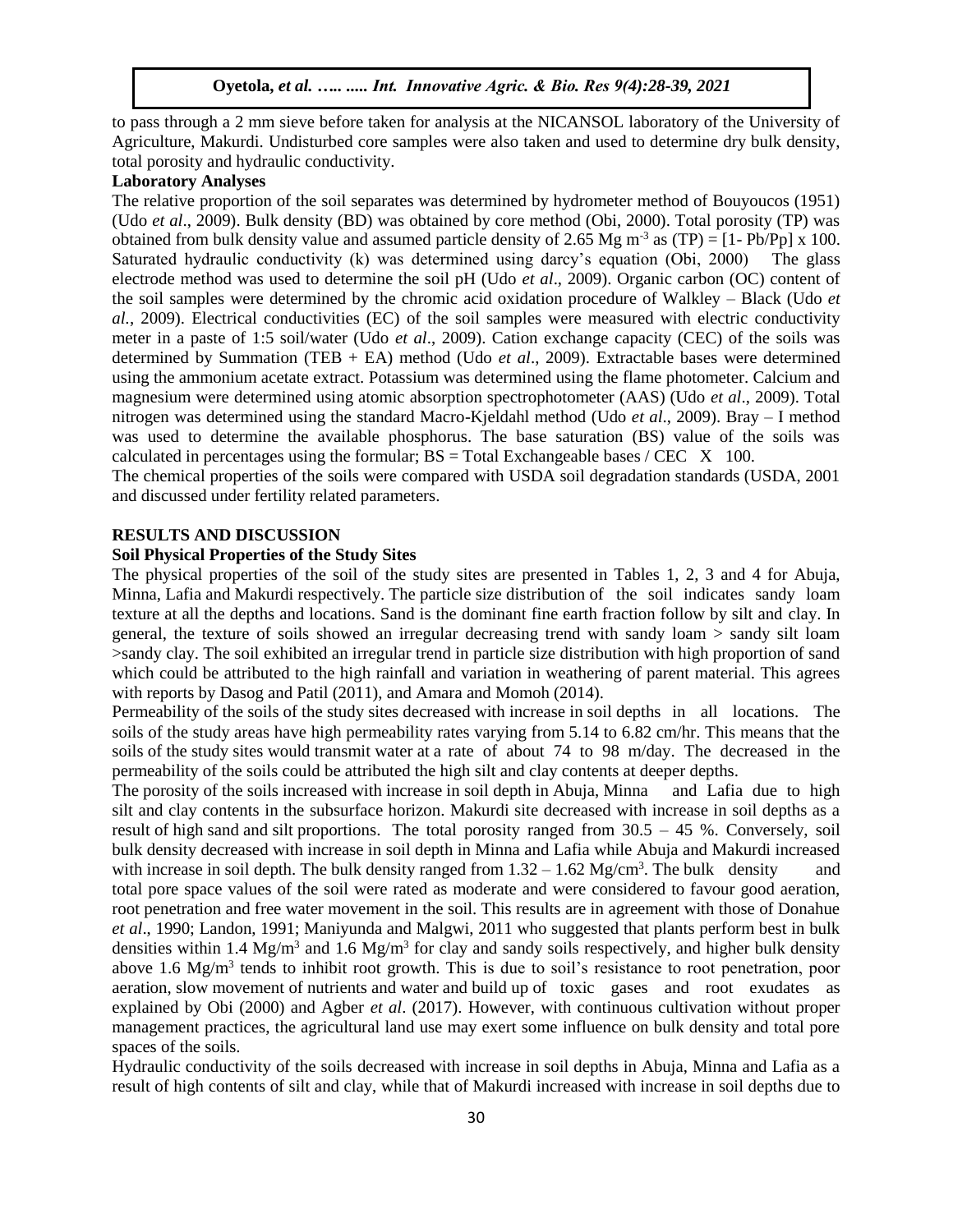the porous nature of soils in Makurdi formed from sandstone. Hydraulic conductivity of the soils were high (0.82 – 0.95 cm/hr) which indicate that the soil has high rate of water infiltration as the flow of water into the porous medium was as high as 0.95 cm/hr. The soil with these kinds of characteristics may be drought prone as pointed out by Agber *et al*. (2017).Water holding capacity (WHC) of the soils of study sites was low  $(18.63 - 32.8\%)$  and increased with increase in soil depth due to high infiltration rate. This might be caused by dominant sand and silt fractions of the soils indicating that the soil may be drought prone.

## **Soil Chemical Properties of the Study Sites**

The chemical properties of the study sites are presented in Tables 5, 6, 7 and 8 for Abuja, Minna, Lafia and Makurdi respectively. The pH of the soils of the study sites was slightly acidic to moderately acidic  $(4.12 - 6.5)$  and the values decreased with increase in soil depths. The acidic nature of the soils might be attributed to the acid igneous and metamorphic rocks parent material, their well-drained condition due to high sand fractions and high rainfall which could leach out basic cations from the soil solum. The results corroborated with the findings of Akpan *et al*. (2012).The subsurface soils showed lower pH than surface soils. This could be due to leaching out of large amount of bases from the solum as a result of high proportion of macro pores, leaving behind iron and aluminium oxides. According to Patil and Dasog (1999), decreasing content of exchangeable bases and their complete downward leaching might lead to decreasing pH with depth. In addition, the low pH observed is likely to cause acid potent cations in the long run due to the high rainfall prevailing in the study area and this might encourage leaching of base forming cations from the surface and their accumulation in lower layers. However, the moderate acidity implied that nutrients are likely to be available for crop uptake. According to Odunze *et al*. (2006), pH range of 5.5- 6.5 is optimum for the release of plant nutrients.

The organic matter content of the soils was moderate at the surface and low in the subsurface soils. The content of the organic matter ranged from  $5.92 - 0.51$  %. According to the guidelines for rating soil fertility indicators suggested by Esu (1991), the soils of the study area could be categorized as having moderate to low amount of organic matter content. As expected, the organic matter content was observed to decrease with increasing depth. The surface soils contained high organic matter than subsurface soils. The high amount of organic matter could be attributed to the high amount of litter and crop residues at the surface layers and rapid rate of organic matter mineralization. This agrees with the findings of Amara and Momoh (2014).

The CEC of the soils of the study sites was low in Abuja  $(12.03 - 11.68 \text{ meg}/100g)$ , moderate in Minna and Lafia and the values ranged from  $13.77 - 21.21$  meq/100g and  $18.13 - 14.78$  meq/100g, respectively while Makurdi was shown low to moderate in CEC with values range from  $7.2 - 14.1$  meq/100g. The CEC value of less than 12 Cmol/kg in soil is considered minimum value of fertile soil (Maniyunda and Malgwi, 2011). Moderate CEC of the soil implies that with continuous cultivation (rainfed agriculture) without proper management practices, the soil may undergo rapid physical and chemical degradation.

Soils of the study sites showed high soil nitrogen and ranged from 0.33 – 0.83 %. The nitrogen content of the soils decreased with increase in soil depth in Abuja and Minna while Lafia and Makurdi increase with increased in soil depth as a result of leaching processes. The surface soils contained higher nitrogen levels than subsurface soils in Abuja and Minna. This high nitrogen content in surface soils could be attributed to the high organic matter content. The study revealed that the total nitrogen content of the soils could be categorized high to very high according to the guidelines suggested by FAO (2006). In field crops especially cereals, nitrogen is a very important nutrient of high demand because these crops are by nature incapable of fixing the free atmospheric nitrogen (Amara and Momoh, 2014).

The available phosphorus was low and decreased with increase in soil depth. According to the guidelines for rating soil fertility indicators suggested by FAO (2006), the soils of the study area could be categorized as having low amount of phosphorus. The most limiting nutrient in tropical soils can be regarded as soil nitrogen followed by phosphorus and the soils of Nigeria are known to be deficient in available phosphorus (Agbede, 2009). However, the present study has revealed that there is a need for soil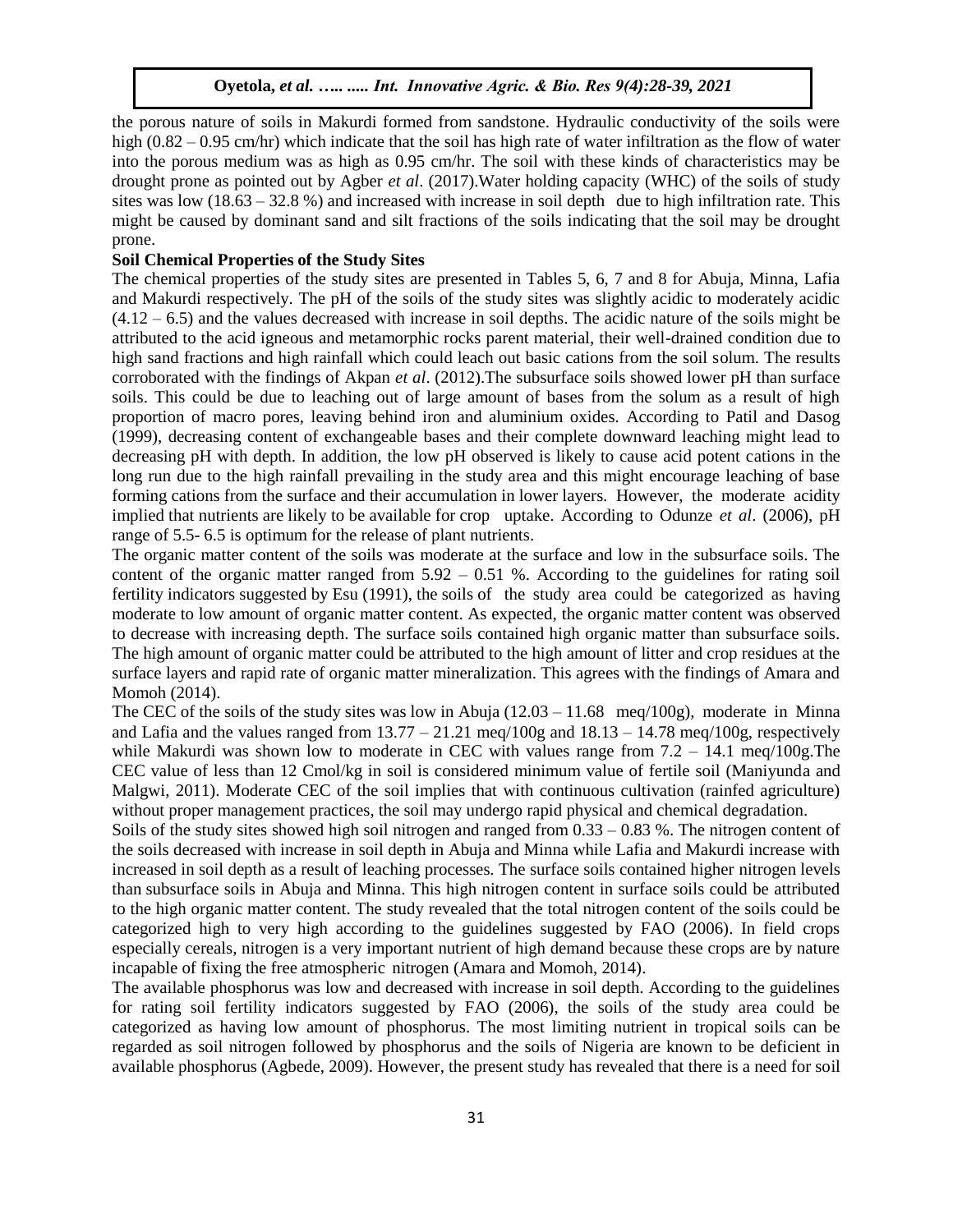scientists to review the phosphorus status of soils of Nigeria in order to ascertain whether the widely held notion of low phosphorus in soils of Nigeria is still holding or not.

The exchangeable bases of soils were in the order of  $K^{\dagger} > Ca^{2+} > Mg^{2+}$  on the exchange complex. The exchangeable bases of the soils were as follows: K ranged from 750.07 – 0.19 mg/kg. Ca indicated nil from  $0 - 30$  cm soil depth due to high leaching and 93.35mg/kg was found in  $30 - 45$  cm depth for Abuja site, 32.99 mg/kg at  $0 - 15$  cm soil depth and nil from  $15 - 45$  cm soil depth for Minna,  $2.9 - 1.9$  mg/kg for Lafia and Makurdi. Mg ranged from  $55.62 - 56.25$  mg/kg for Abuja,  $15.2 - 21.93$  mg/kg for Minna, 2.6 – 2.4 mg/kg for Lafia and 2.6 – 2.4 mg/kg for Makurdi. The trend showed that the exchange complex was mostly saturated with  $K^+$  followed by  $Ca^{2+}$  and  $Mg^{2+}$ . This order of abundance contradicted Amara and Momoh (2014) who viewed that the leaching causes preferential losses of Na<sup>+</sup> and K<sup>+</sup> in the order of  $Ca^{2+} > Mg^{2+} > Na^{+} > K^{+}$  on the exchange complex.. The higher values of exchangeable Ca/Mg ratio indicated a decrease in extractable magnesium content in the soils. From the distribution of  $Ca^{2+}$  and  $Mg^{2+}$ , it was evident that Ca<sup>2+</sup> showed the strongest relationship with all the species. Mg<sup>2+</sup> was present in low amount than  $Ca^{2+}$ . This could be attributed to its higher mobility. The low values of exchangeable divalent compared to monovalent might be due to the preferential leaching of divalents compared to monovalent. According to the guidelines for rating soil fertility indicators, the soils of the study area could be categorized as having low to very high content of exchangeable  $K^+$ , very high to low content of exchangeable  $Ca^{2+}$  and  $Mg^{2+}$ .

Micronutrients of the soils were high and the trend was in the order of  $Mn > Cu > Zn$ . The results showed decreased in content at the surface as a result of leaching of appreciable amount of the micronutrients down the depths

The base saturation of the soils of the study sites were low and ranged from  $10.21 - 25.4$  %. The base saturation was low in both surface and subsurface soils according to the guidelines for rating soil fertility indicators suggested by FAO (2006). This is an indication that the potential availability of basic elements in the soils of the study areas may be affected.

## **CONCLUSION**

The study revealed that the study sites were slightly acidic, low to moderate macronutrients and high micronutrients with sandy loam texture. The texture of soils showed an irregular decreasing trend with sandy loam > sandy silt loam > sandy clay. The soil nutrients indicated varied changes in contents with respect to soil depths. The values of permeability, bulk density, hydraulic conductivity, soil pH, organic matter, CEC, N, P and exchangeable bases decreased with increase in soil depth while porosity and water holding capacity of the soils increased with increase in soil depths.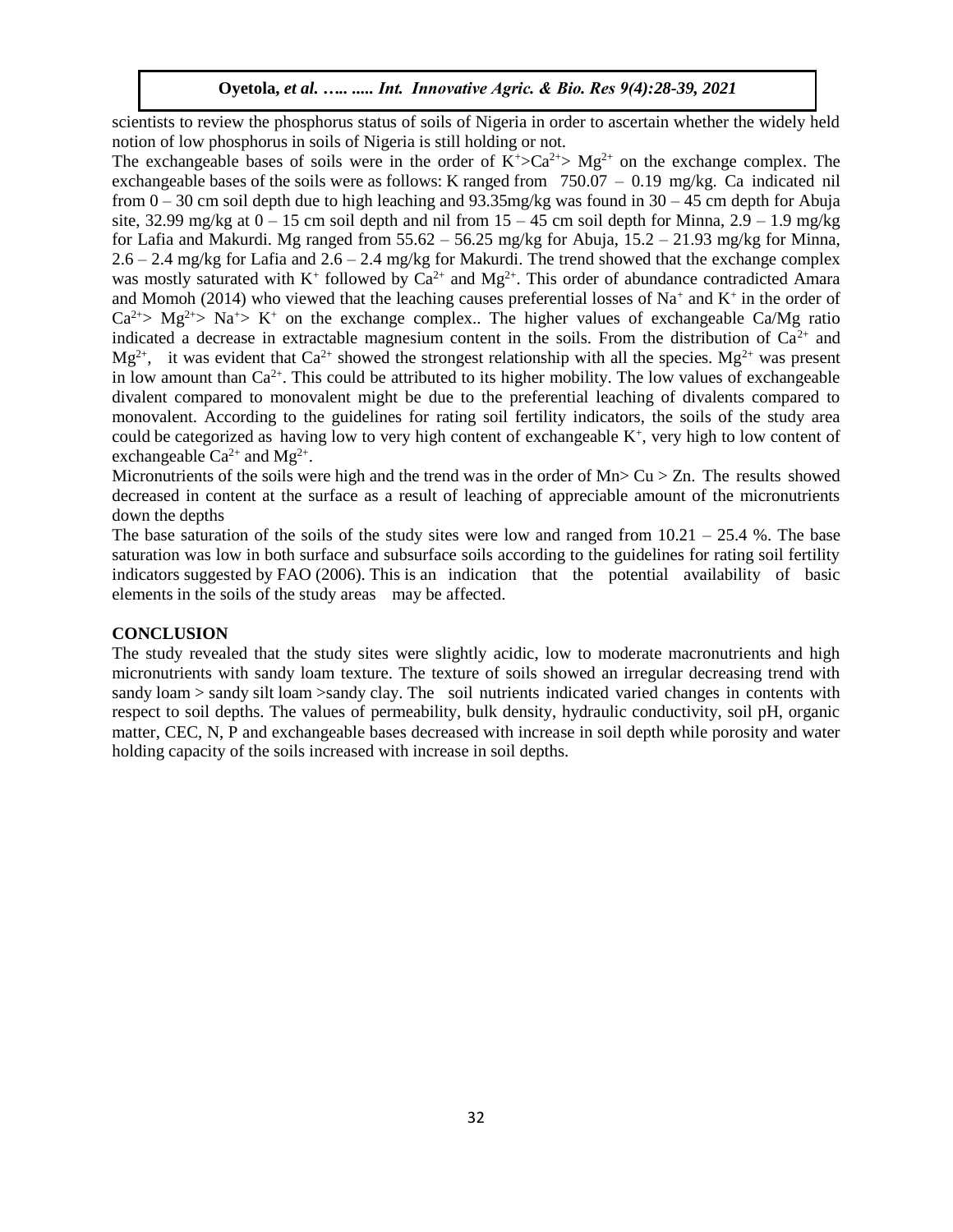Table 1: Physical Properties of Soils of Abuja

| Soil Depth   | Permeability     | Sand   | Silt   | Clay   | Porosity | Hydraulic    | <b>Bulk Density</b> | <b>WHC</b> |
|--------------|------------------|--------|--------|--------|----------|--------------|---------------------|------------|
| (cm)         | $\text{(cm/hr)}$ | $(\%)$ | $(\%)$ | $(\%)$ | $(\%)$   | Conductivity | Mg/cm <sup>3</sup>  | $(\%)$     |
|              |                  |        |        |        |          | (cm/hr)      |                     |            |
| $0-15_1$     | 6.12             | 48.19  | 37.45  | 14.36  | 30.6     | 0.84         | 1.39                | 18.6       |
| $0-152$      | 5.13             | 50.44  | 40.12  | 9.44   | 31.5     | 0.75         | 1.28                | 17.7       |
| $0-15_3$     | 7.11             | 48.21  | 35.90  | 15.89  | 29.4     | 0.96         | 1.50                | 19.6       |
| Mean         | 6.12             | 48.84  | 37.82  | 13.23  | 30.5     | 0.85         | 1.39                | 18.63      |
| $15 - 30_1$  | 5.16             | 49.02  | 35.17  | 15.81  | 37.4     | 0.75         | 1.54                | 23.5       |
| $15-302$     | 4.17             | 49.97  | 35.23  | 14.80  | 38.3     | 0.84         | 1.41                | 22.4       |
| $15 - 303$   | 6.15             | 42.75  | 28.29  | 29.37  | 36.5     | 0.66         | 1.41                | 24.6       |
| Mean         | 5.16             | 47.25  | 32.89  | 19.99  | 37.4     | 0.75         | 1.45                | 23.5       |
| $30-45_1$    | 5.43             | 51.0   | 32.0   | $17-0$ | 41.0     | 0.78         | 1.50                | 39.8       |
| $30-45_2$    | 5.34             | 49.23  | 16.63  | 34.14  | 40.0     | 0.67         | 1.48                | 28.7       |
| $30 - 345_3$ | 5.55             | 42.75  | 22.12  | 35.13  | 39.9     | 0.89         | 1.34                | 30.9       |
| Mean         | 5.44             | 47.66  | 23.58  | 28.76  | 40.3     | 0.78         | 1.44                | 29.8       |

Table 2: Physical Properties of Soils of Minna

| Soil Depth  | Permeability     | Sand  | Silt    | Clay  | Porosity | Hydraulic    | <b>Bulk</b> | WH.C    |
|-------------|------------------|-------|---------|-------|----------|--------------|-------------|---------|
| (cm)        | $\text{(cm/hr)}$ | (% )  | $(\% )$ | (% )  | $(\% )$  | conductivity | Density     | $(\% )$ |
|             |                  |       |         |       |          | (cm/hr)      | $(Mg/cm^3)$ |         |
| $0-15_1$    | 7.14             | 48.32 | 24.45   | 27.23 | 34.6     | 0.89         | 1.60        | 21.6    |
| $0-152$     | 7.16             | 35.67 | 43.12   | 21.21 | 35.7     | 0.79         | 1.59        | 20.7    |
| $0-15_3$    | 6.14             | 35.00 | 46.00   | 19.0  | 33.3     | 0.99         | 1.67        | 22.6    |
| Mean        | 6.81             | 39.66 | 39.66   | 22.48 | 34.5     | 0.89         | 1.62        | 21.6    |
| $15-30_1$   | 6.12             | 48.88 | 24.55   | 26.57 | 40.3     | 0.79         | 1.54        | 26.5    |
| $15 - 302$  | 5.88             | 38.00 | 42.00   | 20.00 | 40.6     | 0.88         | 1.60        | 25.4    |
| $15-30_3$   | 6.14             | 36.36 | 36.89   | 26.75 | 40.8     | 0.70         | 1.59        | 27.6    |
| Mean        | 6.04             | 41.08 | 34.48   | 24.44 | 40.6     | 0.79         | 1.58        | 26.5    |
| $30 - 45_1$ | 5.14             | 49.77 | 24.56   | 25.67 | 44.0     | 0.82         | 1.58        | 32.8    |
| $30-45_2$   | 5.16             | 37.56 | 39.42   | 23.02 | 44.2     | 0.71         | 1.53        | 31.7    |
| $30-45_3$   | 5.12             | 37.11 | 34.21   | 28.68 | 41.9     | 0.93         | 1.45        | 33.9    |
| Mean        | 5.14             | 41.48 | 32.73   | 25.79 | 43.4     | 0.82         | 1.52        | 32.8    |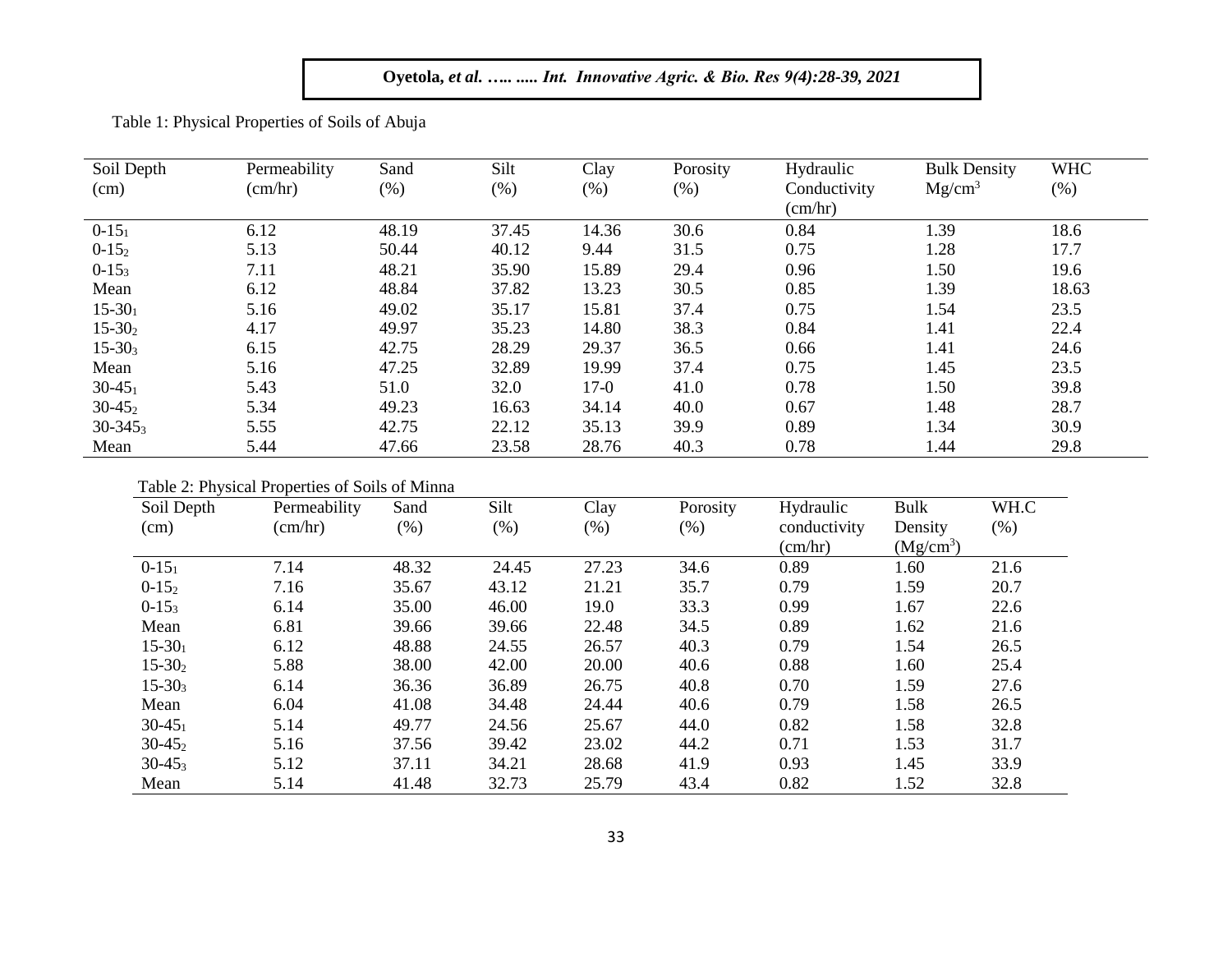| Oyetola, et al.   Int. Innovative Agric. & Bio. Res 9(4):28-39, 2021 |                                                |              |              |                 |                     |                                               |                                |                      |  |  |  |  |  |  |
|----------------------------------------------------------------------|------------------------------------------------|--------------|--------------|-----------------|---------------------|-----------------------------------------------|--------------------------------|----------------------|--|--|--|--|--|--|
|                                                                      | Table 3: Physical Properties of Soils of Lafia |              |              |                 |                     |                                               |                                |                      |  |  |  |  |  |  |
| Soil Depth<br>(cm)                                                   | Permeability<br>(cm/hr)                        | Sand<br>(% ) | Silt<br>(% ) | Clay<br>$(\% )$ | Porosity<br>$(\% )$ | Hydraulic<br>conductivity<br>$\text{(cm/hr)}$ | Bulk<br>Density<br>$(Mg/cm^3)$ | <b>WHC</b><br>$(\%)$ |  |  |  |  |  |  |
| $0-15_1$                                                             | 6.13                                           | 50.23        | 27.31        | 22.46           | 32.6                | 0.86                                          | 1.51                           | 20.6                 |  |  |  |  |  |  |
| $0-152$                                                              | 7.12                                           | 50.23        | 30.45        | 19.32           | 33.5                | 0.77                                          | 1.46                           | 19.6                 |  |  |  |  |  |  |
| $0-15_3$                                                             | 6.14                                           | 19.49        | 45.39        | 35.12           | 31.4                | 0.98                                          | 1.49                           | 21.6                 |  |  |  |  |  |  |
| Mean                                                                 | 6.46                                           | 39.98        | 34.38        | 25.63           | 32.5                | 0.87                                          | 1.49                           | 20.6                 |  |  |  |  |  |  |
| $15-30_1$                                                            | 6.11                                           | 60.21        | 21.19        | 18.60           | 39.4                | 0.77                                          | 1.39                           | 25.5                 |  |  |  |  |  |  |
| $15 - 302$                                                           | 5.16                                           | 57.23        | 29.45        | 13.32           | 40.3                | 0.86                                          | 1.27                           | 24.4                 |  |  |  |  |  |  |
| $15 - 303$                                                           | 5.11                                           | 51.21        | 32.33        | 16.46           | 38.5                | 0.68                                          | 1.30                           | 26.6                 |  |  |  |  |  |  |
| Mean                                                                 | 5.46                                           | 56.22        | 27.66        | 16.13           | 39.4                | 0.77                                          | 1.32                           | 25.5                 |  |  |  |  |  |  |
| $30-45_1$                                                            | 5.11                                           | 58.23        | 23.14        | 18.56           | 43.0                | 0.80                                          | 1.32                           | 31.8                 |  |  |  |  |  |  |
| $30-45_2$                                                            | 5.43                                           | 59.77        | 20.15        | 20.08           | 43.0                | 0.69                                          | 1.43                           | 30.7                 |  |  |  |  |  |  |
| $30-45_3$                                                            | 5.42                                           | 52.11        | 33.17        | 14.72           | 41.9                | 0.91                                          | 1.20                           | 32.9                 |  |  |  |  |  |  |
| Mean                                                                 | 5.32                                           | 56.70        | 25.49        | 17.79           | 42.6                | 0.80                                          | 1.32                           | 31.8                 |  |  |  |  |  |  |

Table 4: Physical Properties of Soils of Makurdi

| Soil Depth | Permeability | Sand $(\%)$ | Silt | Clay    | Porosity | Hydraulic        | Bulk        | <b>WHC</b> |
|------------|--------------|-------------|------|---------|----------|------------------|-------------|------------|
| (cm)       | (cm/hr)      |             | (% ) | $(\% )$ | (% )     | conductivity     | Density     | (% )       |
|            |              |             |      |         |          | $\text{(cm/hr)}$ | $(Mg/cm^3)$ |            |
| $0-15_1$   | 7.02         | 75.9        | 13.1 | 11.1    | 46       | 0.85             | 1.44        | 28.0       |
| $0-152$    | 6.14         | 76.7        | 12.8 | 10.5    | 44       | 0.80             | 1.48        | 17.2       |
| $0-15_3$   | 7.29         | 70.9        | 15.8 | 13.3    | 45       | 0.89             | 1.45        | 18.5       |
| Mean       | 6.82         | 74.5        | 13.9 | 11.6    | 45       | 0.85             | 1.46        | 21.23      |
| $15-30_1$  | 6.01         | 72.4        | 16.1 | 11.5    | 42       | 0.91             | 1.53        | 20.3       |
| $15-302$   | 4.32         | 70.3        | 16.9 | 12.8    | 43       | 0.94             | 1.50        | 19.1       |
| $15 - 303$ | 5.16         | 65.5        | 20.5 | 16.2    | 44       | 0.97             | 1.48        | 19.5       |
| Mean       | 5.16         | 69.4        | 17.8 | 13.5    | 43       | 0.94             | 1.50        | 19.63      |
| $30-45_1$  | 5.39         | 68.0        | 18.0 | 14.0    | 42       | 0.99             | 1.55        | 20.4       |
| $30-45_2$  | 5.29         | 66.1        | 19.3 | 14.6    | 45       | 0.87             | 1.52        | 20.3       |
| $30-45_3$  | 5.54         | 60.1        | 23.9 | 17.0    | 41       | 0.98             | 1.56        | 24.1       |
| Mean       | 5.40         | 64.73       | 20.4 | 15.2    | 43       | 0.95             | 1.54        | 21.6       |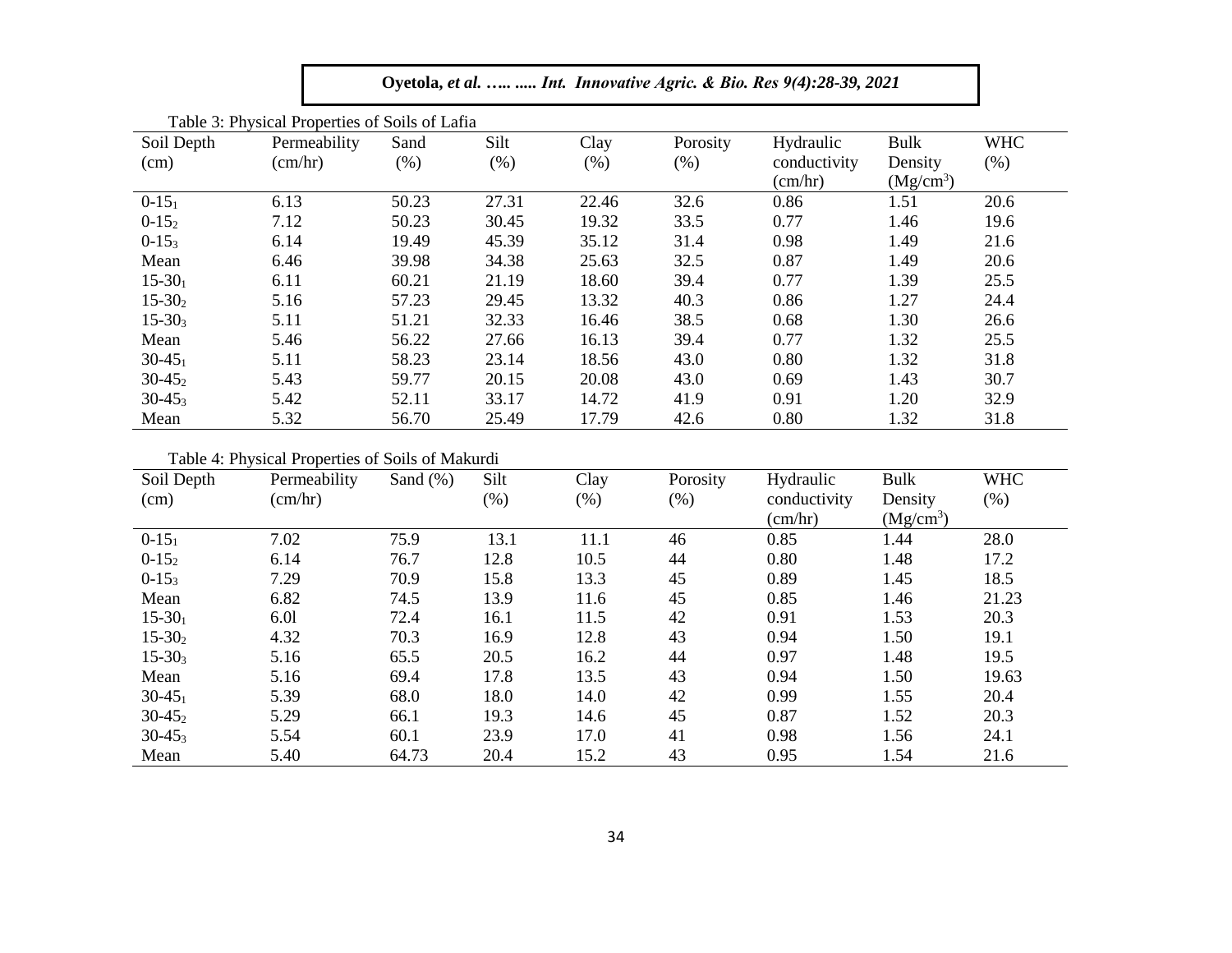|             |                    |           | Table 5: Chemical Properties of Soils of Abuja |      |      |         |            |       |        |       |            |           |  |
|-------------|--------------------|-----------|------------------------------------------------|------|------|---------|------------|-------|--------|-------|------------|-----------|--|
| Soil        | pH                 | <b>OM</b> | <b>CEC</b>                                     | N    | P    | $\bf K$ | Ca         | Mg    | Mn     | Cu    | Zn         | <b>BS</b> |  |
| Depth(cm)   | (H <sub>2</sub> O) | (% )      | Meq/100g                                       | (% ) | (% ) |         |            |       |        |       |            | $\%$      |  |
|             |                    |           |                                                |      |      |         |            |       | mg/kg  |       |            |           |  |
| $0-15_1$    | 4.80               | 5.00      | 16.24                                          | 0.35 | 0.98 | 726.32  | <b>NIL</b> | 54.06 | 307.73 | 12.21 | <b>NIL</b> | 14.32     |  |
| $0-152$     | 5.05               | 5.93      | 10.95                                          | 0.21 | 1.32 | 752.93  | <b>NIL</b> | 53.58 | 320.23 | 14.39 | <b>NIL</b> | 8.67      |  |
| $0-15_3$    | 4.77               | 6.00      | 8.89                                           | 0.56 | 0.78 | 770.93  | <b>NIL</b> | 59.22 | 366.60 | 19.56 | <b>NIL</b> | 7.65      |  |
| Mean        | 4.87               | 5.64      | 12.03                                          | 0.37 | 1.03 | 750.07  | <b>NIL</b> | 55.62 | 331.52 | 15.39 | <b>NIL</b> | 10.21     |  |
| $15-30_1$   | 4.67               | 3.31      | 14.48                                          | 0.21 | 0.34 | 704.56  | <b>NIL</b> | 54.12 | 312.16 | 9.72  | <b>NIL</b> | 12.34     |  |
| $15 - 302$  | 4.88               | 4.46      | 10.08                                          | 0.21 | 1.11 | 755.05  | <b>NIL</b> | 59.17 | 341.31 | 16.66 | <b>NIL</b> | 8.05      |  |
| $15 - 302$  | 5.06               | 4.21      | 2.44                                           | 0.28 | 0.66 | 821.72  | <b>NIL</b> | 58.16 | 366.62 | 24.52 | <b>NIL</b> | 1.03      |  |
| <b>MEAN</b> | 4.87               | 3.99      | 9.00                                           | 0.23 | 0.70 | 760.44  | <b>NIL</b> | 57.15 | 340.03 | 16.97 | <b>NIL</b> | 7.14      |  |
| $30-45_1$   | 4.61               | 1.50      | 14.60                                          | 0.14 | 0.11 | 716.70  | <b>NIL</b> | 52.42 | 306.11 | 9.89  | NI         | 12.40     |  |
| $30-45_2$   | 4.60               | 3.92      | 12.04                                          | 0.28 | 0.95 | 768.12  | 280.09     | 59.11 | 337.78 | 15.64 | 280.09     | 10.21     |  |
| $30-45_3$   | 5.06               | 2.44      | 8.39                                           | 0.20 | 0.53 | 783.71  | <b>NIL</b> | 57.22 | 390.27 | 29.51 | NIL        | 6.88      |  |
| Mean        | 4.76               | 2.62      | 11.68                                          | 0.21 | 0.53 | 756.18  | 93.35      | 56.25 | 344.73 | 18.35 | 93.35      | 9.83      |  |

г

٦.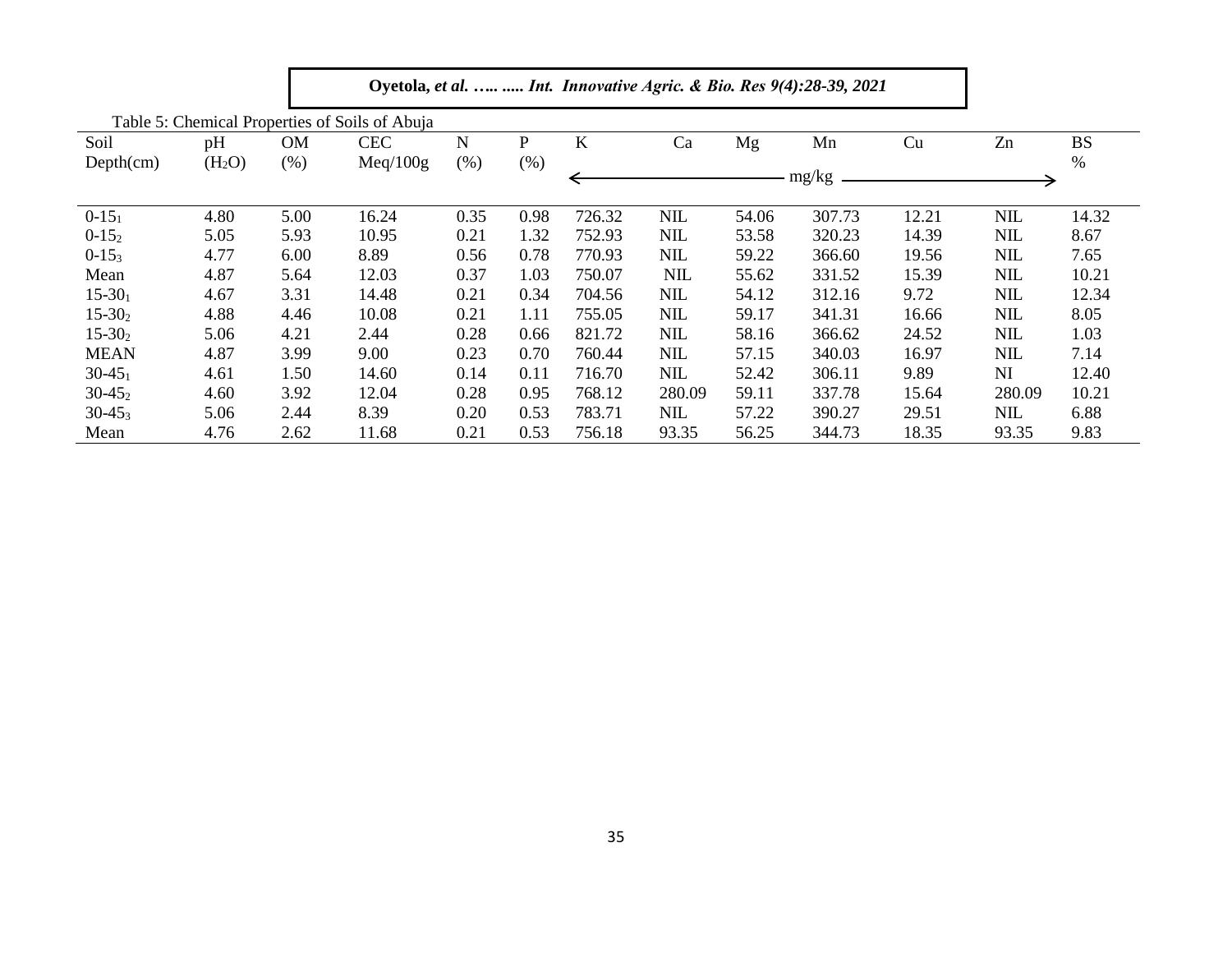**Oyetola,** *et al. ….. ..... Int. Innovative Agric. & Bio. Res 9(4):28-39, 2021*

Table 6: Chemical Properties of Soils of Minna

| Soil Depth  | pH                 | <b>OM</b> | <b>CEC</b>                                     | ${\bf N}$ | $\mathbf{P}$   | $\bf K$        | Ca           | Mg           | Mn      | Cu                         | Zn           | <b>BS</b> |  |
|-------------|--------------------|-----------|------------------------------------------------|-----------|----------------|----------------|--------------|--------------|---------|----------------------------|--------------|-----------|--|
| (cm)        | (H <sub>2</sub> O) | (% )      | Meq/100g                                       | (% )      | (% )           |                |              |              | $mg/kg$ |                            |              | (%)       |  |
| $0-15_1$    | 4.50               | 2.94      | 16.95                                          | 1.12      | 3.12           | 273.29         | 98.98        | 29.75        | 234.45  | $\text{NIL}$               | 98.98        | 13.61     |  |
| $0 - 152$   | 4.37               | 7.82      | 14.57                                          | 0.89      | 1.45           | 183.07         | <b>NIL</b>   | NIL          | 176.27  | 0.11                       | $\mbox{NIL}$ | 12.57     |  |
| $0-15_3$    | 4.60               | 7.00      | 9.80                                           | 0.49      | 0.79           | 234.98         | $\text{NIL}$ | 15.85        | 220.64  | 0.75                       | $\mbox{NIL}$ | 7.40      |  |
| Mean        | 4.49               | 5.92      | 13.77                                          | 0.83      | 1.79           | 230.45         | 32.99        | 15.2         | 210.45  | 0.29                       | 32.99        | 11.19     |  |
| $15 - 301$  | 5.59               | 1.92      | 15.27                                          | 1.10      | 3.10           | 217.03         | <b>NIL</b>   | $\text{NIL}$ | 155.12  | $\text{NIL}$               | NIL          | 12.54     |  |
| $15-302$    | 3.83               | 4.83      | 19.20                                          | 0.42      | 1.32           | 263.29         | NIL          | 12.35        | 177.17  | $\text{NIL}$               | $\mbox{NIL}$ | 17.09     |  |
| $15 - 303$  | 4.11               | 5.49      | 18.48                                          | 0.32      | 0.58           | 237.73         | <b>NIL</b>   | 12.37        | 162.31  | $\text{NIL}$               | $\mbox{NIL}$ | 15.67     |  |
| Mean        | 4.51               | 4.08      | 17.65                                          | 0.61      | 1.67           | 239.35         | <b>NIL</b>   | 8.24         | 164.87  | $\text{NIL}$               | $\mbox{NIL}$ | 15.10     |  |
| 30-451      | 4.20               | 0.99      | 23.95                                          | 1.11      | 3.02           | 160.65         | <b>NIL</b>   | $\text{NIL}$ | 144.53  | $\text{NIL}$               | $\text{NIL}$ | 20.76     |  |
| 30-452      | 4.65               | 2.84      | 21.25                                          | 0.70      | 1.21           | 304.74         | NIL          | 28.24        | 421.97  | 2.99                       | $\mbox{NIL}$ | 18.45     |  |
| 30-453      | 4.18               | 2.44      | 18.42                                          | 0.28      | 0.44           | 442.37         | <b>NIL</b>   | 37.54        | 300.19  | 1.90                       | $NIL$        | 15.42     |  |
| Mean        | 4.34               | 2.09      | 21.21                                          | 0.70      | 1.56           | 302.59         | <b>NIL</b>   | 21.93        | 288.90  | 1.63                       | <b>NIL</b>   | 18.21     |  |
|             |                    |           | Table 7: Chemical Properties of Soils of Lafia |           |                |                |              |              |         |                            |              |           |  |
| Soil        | pH                 | <b>OM</b> | <b>CEC</b>                                     | ${\bf N}$ | $\overline{P}$ | $\overline{K}$ | Ca           | Mg           | Mn      | $\ensuremath{\mathrm{Cu}}$ | Zn           | <b>BS</b> |  |
| Depth       | (H <sub>2</sub> O) | (% )      | (Meq/100g)                                     | (% )      | (% )           |                |              |              |         |                            |              | (% )      |  |
| (cm)        |                    |           |                                                |           |                |                |              |              |         |                            |              |           |  |
|             |                    |           |                                                |           |                | $\Leftarrow$   |              |              | Mg/kg   |                            |              |           |  |
| $0 - 15_1$  | 4.9                | 4.31      | 20.24                                          | 0.38      | 1.9            | 0.26           | 3.1          | 2.7          | 311.01  | 11.31                      | NIL          | 21.42     |  |
| $0 - 152$   | 5.2                | 4.35      | 18.41                                          | 0.35      | 1.7            | 0.22           | 2.7          | 2.4          | 319.20  | 14.39                      | <b>NIL</b>   | 25.72     |  |
| $0-15_3$    | 5.3                | 4.37      | 15.53                                          | 0.25      | 1.4            | 0.28           | 3.0          | 2.8          | 330.28  | 18.71                      | <b>NIL</b>   | 20.0      |  |
| Mean        | 5.07               | 4.35      | 18.13                                          | 0.33      | 1.60           | 0.25           | 2.9          | 2.6          | 320.16  | 14.80                      | <b>NIL</b>   | 22.38     |  |
| $15 - 30_1$ | 4.4                | 2.70      | 15.56                                          | 0.15      | 1.5            | 0.23           | 2.6          | 1.6          | 318.21  | 14.73                      | <b>NIL</b>   | 25.0      |  |
| $15 - 302$  | 4.6                | 2.67      | 13.25                                          | 0.29      | 1.3            | 0.17           | 2.0          | 1.8          | 332.61  | 9.75                       | <b>NIL</b>   | 20.5      |  |
| $15 - 303$  | 4.3                | 2.59      | 11.12                                          | 0.17      | 1.2            | 0.22           | 2.2          | 1.6          | 360.63  | 21.51                      | $NIL$        | 19.9      |  |
| Mean        | 4.47               | 2.67      | 13.76                                          | 0.20      | 1.32           | 0.21           | 2.3          | 1.67         | 337.15  | 15.33                      | $NIL$        | 21.73     |  |
| $30 - 45_1$ | 4,5                | 0.33      | 13.8                                           | 0.08      | 1.3            | 0.19           | 1.9          | 2.8          | 328.41  | 9.83                       | <b>NIL</b>   | 29.3      |  |
| $30-45_2$   | 4.7                | 0.36      | 12.1                                           | 0.16      | 1.2            | 0.14           | $1.8\,$      | 2.1          | 341.32  | 16.43                      | NIL          | 20.0      |  |
| $30 - 453$  | 4.2                | 0.88      | 9.23                                           | 0.89      | 1.2            | 0.23           | 2.0          | 2.4          | 382.27  | 27.31                      | <b>NIL</b>   | 26.9      |  |
| Mean        | 4.12               | 1.24      | 14.78                                          | 0.54      | 1.19           | 0.19           | 1.9          | 2.4          | 350.67  | 17.86                      | 78.3         | 25.4      |  |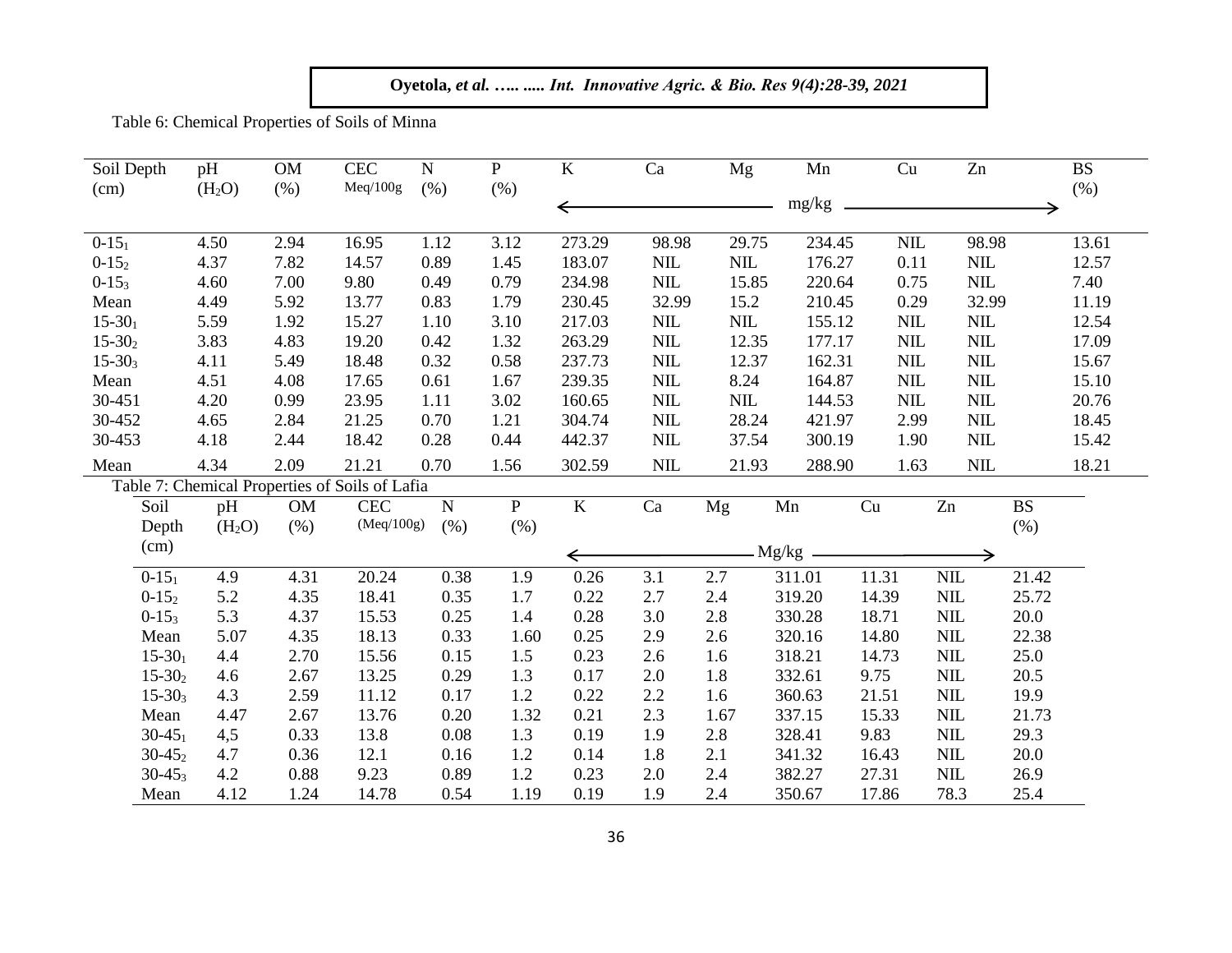|               |                    |           | Table 8: Chemical Properties of Soils of Makurdi |      |        |         |     |      |        |       |            |           |
|---------------|--------------------|-----------|--------------------------------------------------|------|--------|---------|-----|------|--------|-------|------------|-----------|
| Soil          | pH                 | <b>OM</b> | <b>CEC</b>                                       | N    | P      | $\bf K$ | Ca  | Mg   | Mn     | Cu    | Zn         | <b>BS</b> |
| Depth<br>(cm) | (H <sub>2</sub> O) | (% )      | (Meq/100g)                                       | (%)  | $(\%)$ |         |     |      |        |       |            | $(\%)$    |
|               |                    |           |                                                  |      |        |         |     |      | Mg/kg  |       |            |           |
| $0 - 15_1$    | 6.6                | 1.58      | 7.4                                              | 0.38 | 4.5    | 0.26    | 3.1 | 2.7  | 311.01 | 11.31 | <b>NIL</b> | 21.42     |
| $0-15_2$      | 6.5                | 1.79      | 6.7                                              | 0.35 | 6.0    | 0.22    | 2.7 | 2.4  | 319.20 | 14.39 | <b>NIL</b> | 25.72     |
| $0-15_3$      | 6.5                | 1.84      | 7.4                                              | 0.25 | 3.5    | 0.28    | 3.0 | 2.8  | 330.28 | 18.71 | <b>NIL</b> | 20.0      |
| Mean          | 6.5                | 1.74      | 7.2                                              | 0.33 | 4.7    | 0.25    | 2.9 | 2.6  | 320.16 | 14.80 | <b>NIL</b> | 22.38     |
| $15 - 30_1$   | 6.2                | 0.95      | 8.2                                              | 0.15 | 3.6    | 0.23    | 2.6 | 1.6  | 318.21 | 14.73 | <b>NIL</b> | 25.0      |
| $15-302$      | 6.5                | 0.91      | 9.5                                              | 0.29 | 5.1    | 0.17    | 2.0 | 1.8  | 332.61 | 9.75  | <b>NIL</b> | 20.5      |
| $15 - 303$    | 6.2                | 0.83      | 10.9                                             | 0.17 | 3.0    | 0.22    | 2.2 | 1.6  | 360.63 | 21.51 | <b>NIL</b> | 19.9      |
| Mean          | 6.3                | 0.89      | 9.5                                              | 0.20 | 3.9    | 0.21    | 2.3 | 1.67 | 337.15 | 15.33 | <b>NIL</b> | 21.73     |
| $30-45_1$     | 5.9                | 0.33      | 13.8                                             | 0.08 | 3.4    | 0.19    | 1.9 | 2.8  | 328.41 | 9.83  | 240.01     | 29.3      |
| $30-45_2$     | 6.3                | 0.36      | 12.1                                             | 0.16 | 4.0    | 0.14    | 1.8 | 2.1  | 341.32 | 16.43 | <b>NIL</b> | 20.0      |
| $30 - 453$    | 6.2                | 0.88      | 16.4                                             | 0.89 | 2.9    | 0.23    | 2.0 | 2.4  | 382.27 | 27.31 | <b>NIL</b> | 26.9      |
| Mean          | 6.1                | 0.51      | 14.1                                             | 0.54 | 3.4    | 0.19    | 1.9 | 2.4  | 350.67 | 17.86 | 80.00      | 25.4      |

|  |  | Oyetola, et al. Int. Innovative Agric. & Bio. Res 9(4):28-39, 2021 |  |  |  |  |
|--|--|--------------------------------------------------------------------|--|--|--|--|
|  |  |                                                                    |  |  |  |  |